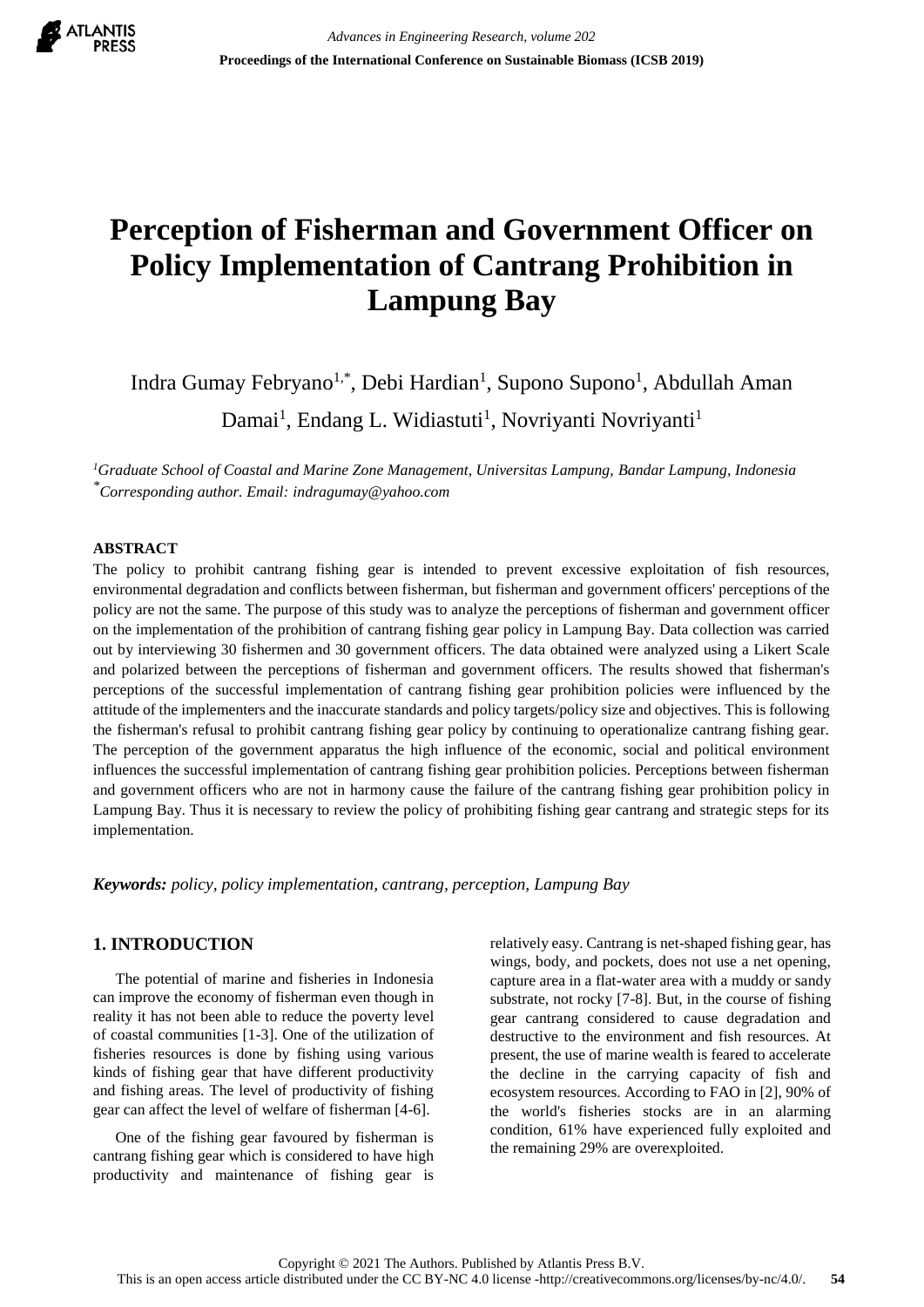Utilization of resources must be accompanied by policies to avoid damage to the environment, the decline in fish resources and ecosystems [9-12]. The policy is deliberately done to solve a particular problem [13]. Policy implementation is one that is identified within the scope of the policy process [14]. Analysis and implementation are crucial stages in the policymaking process [15].

To overcome the decline in fish and environmental resources by cantrang fishing gear, the government has established a policy prohibiting cantrang through the Minister of Maritime Affairs and Fisheries Republic of Indonesia Regulation Number: 71/Permen-KP/2016. This policy was rejected by fisherman so that it was deemed unsuccessful in its implementation. The response of fisherman to the prohibition of cantrang fishing gear is based on the perception of each fisherman. Perception is the process by which the brain interprets sensory impressions, selective attention, filters out irrelevant stimuli, directives for someone to behave, views responding to the information around them [16]. The purpose of this study was to analyze the perceptions of fisherman and government officers on the policy implementation of cantrang prohibition in Lampung Bay.

#### **2. METHOD**

The research location is in Lampung Bay with the loading /unloading port of the cantrang ship at the Lempasing Coastal Fishery Port, Bandar Lampung City. The study was conducted in January-June 2019. Data were collected through interviews using questionnaires, observations, and documentation studies. Interviews were conducted with 30 fishermen (ship owners, ship management, skipper, head of engine room, and shipmen) and 30 government officers.

Data on the perception of fisherman and government officers were analyzed using a Likert Scale of standards, policy targets /measures, and policy objectives; policy sources; characteristics or nature of the implementing agency /agency; communication between organizations related to implementation activities; the attitude of the implementers; and the economic, social and political environment of implementing the prohibiting fishing gear policy. Likert Scale is used to measure the attitudes, opinions, and perceptions of a person or group of people about social phenomena [17]. The questionnaire contains a perception assessment with a Likert Scale where five alternative answers. Further analysis was carried out using the polarization graph to study the polarization of perceptions among fisherman and government officers.

**Table 1**. Likert Scale that used on the perception of fisherman and government officers.

| <b>Statement</b>      | Value |  |
|-----------------------|-------|--|
| Strongly disagree     |       |  |
| Disagree              | 2     |  |
| Average               | 3     |  |
| Agree                 | 4     |  |
| <b>Strongly Agree</b> | 5     |  |

The calculation formula used in Likert scale data analysis in Microsoft Excel is:

1. The Likert scale calculation formula uses 5 alternative answers

$$
NL = \sum (n_1 x 1) + (n_2 x 2) + \dots + (n_n x n)
$$
 (1)

where:

- $NL =$  Likert scale scoring value
- n = Number of answer scores (alternative Likert score to 5)
- 2. The average calculation formula for each aspect of the question

$$
Q = NL/30 \tag{2}
$$

 where:  $Q =$  Average of each aspect of question

 $NL =$  Likert scale scoring value

30 = number of respondent samples

3. The final grade formula for each aspect

$$
NA = Q1 + Q2 + Q3 + Q4 + Q5
$$
 (3)

where:

 $NA = Final score$ 

 $Q =$  Average of reach aspect of the question (Likert uses a scale of 5)

## **3. RESULTS AND DISCUSSION**

#### *3.1. General Description of the Location*

The Lampung Bay coastal area is administratively located in Bandar Lampung City, Pesawaran Regency, and South Lampung Regency. The area of water in this region is 161,178 ha. The fishing fleet operating in Lampung Bay is approaching 2,500 units, with various types and sizes of ships, both motorized and nonmotorized. The type of small motorized vessels (<5 tons and 5-10 tons) is the type of boat that is mostly operated by fisherman because the Lampung Bay fisherman are dominated by small fisherman (artisanal) and generally go to sea in just one day (one-day fishing). Larger vessels (10-20 tons and> 20 tons) are groups of fishermen operating outside the Gulf of Lampung (Semangka Bay,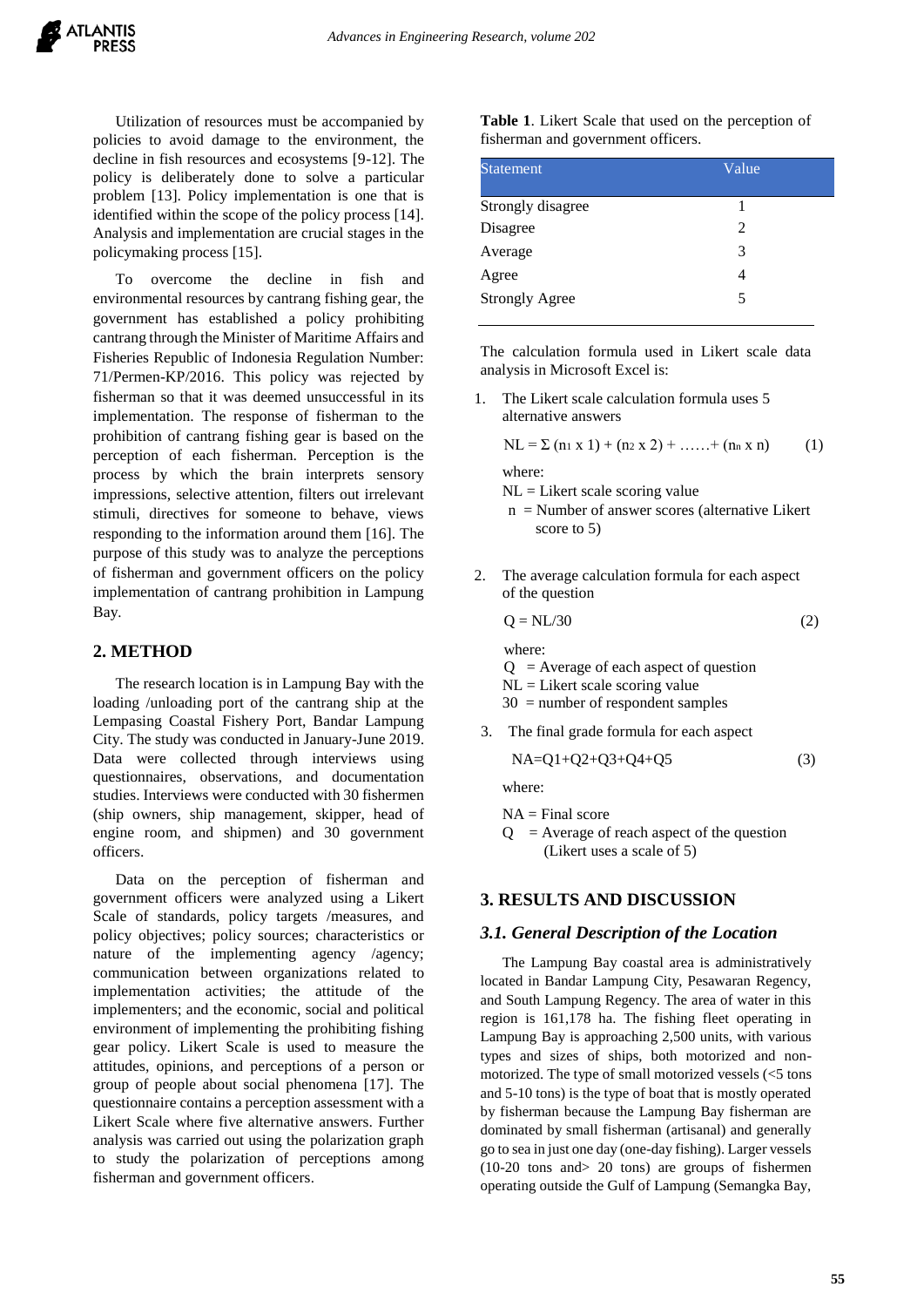Sunda Strait, West and East waters of Lampung, or to the Java Sea), and the coastal areas of the Gulf Lampung are only a place to land and live (fishing base).

In 2019 cantrang vessels operating around Lampung Bay will be under 30 GT with a total of 28 units. Usually manned by a skipper and head of the machine room, with total crew ranging from 10-15 people per ship. They carry out loading and unloading activities at the Lempasing Beach Fishing Port, Bandar Lampung City. Fish catch does not go into the fish auction place (Tempat Pelelangan Ikan/TPI) but is directly sold in unloading docks so that the capture fisheries production data is not recorded and there is no revenue or government. On the other hand, if fish caught by cantrang at auction at TPI will become legality for the existence of cantrang vessels, while regulations for prohibiting cantrang fishing gear have been established.

## *3.2. Fisherman's Attitudes in The Fisherman Insurance program*

Perceptions between fisherman and the government are not the same in understanding and implementing cantrang prohibition policies (Table 1). The polarization graph shows the perceptions between fisherman and government officers are not aligned or not the same as Figure 1. The most opposing opinion between the two is the attitude of the implementers and the economic, social, and political environment. From six variables, none of the fisherman and government perceptions were the same.



**Figure 1** The polarization of perception of fisherman and government officers.

Some differences in perception between fisherman and government officers can be described based on the following variables:

1. Policy standards and objectives /measures and policy objectives;

Fisherman disagree with policy standards and targets/measures and policy objectives, arguing that cantrang fishing gear is not degradative and destructive to the environment and fish resources because cantrang fishing gear is operated on mud or sand substrates, not on rocks/coral reefs. While the government's goal to prohibit the use of cantrang fishing gear is to protect fish resources and the environment. The size and objectives of the policy according to the fisherman are unrealistic and do not consider the sociocultural at the policy implementation level (fisherman). Policies that are too ideal (utopian) will be difficult to realize.

**Table 2.** Perceptions of fisherman and government officers.

| <b>Research Variables</b>                                      |                                 | <b>Average Score</b> |            |  |  |
|----------------------------------------------------------------|---------------------------------|----------------------|------------|--|--|
|                                                                |                                 | <b>Fisherman</b>     | Government |  |  |
| 1                                                              | Policy standards and            | $\overline{c}$       | 3          |  |  |
|                                                                | objectives/measures             |                      |            |  |  |
|                                                                | and policy objectives           |                      |            |  |  |
| 2                                                              | Resources                       | 2                    | 3          |  |  |
| 3                                                              | Characteristics or              | 2                    | 3          |  |  |
|                                                                | nature of the                   |                      |            |  |  |
|                                                                | implementing                    |                      |            |  |  |
|                                                                | agency/agency                   |                      |            |  |  |
| $\overline{4}$                                                 | Communication                   | 2                    | 3          |  |  |
|                                                                | between organizations           |                      |            |  |  |
|                                                                | is related to                   |                      |            |  |  |
|                                                                | implementation                  |                      |            |  |  |
|                                                                | activities                      |                      |            |  |  |
| 5                                                              | The attitude of the             | $\overline{4}$       | 3          |  |  |
|                                                                | implementers                    |                      |            |  |  |
| 6                                                              | The economic, social,           | 3                    | 4          |  |  |
|                                                                | and political                   |                      |            |  |  |
|                                                                | environment                     |                      |            |  |  |
| where: $1 =$ strongly disagree, $2 =$ disagree, $3 =$ average, |                                 |                      |            |  |  |
|                                                                | $4 = agree, 5 = strongly agree$ |                      |            |  |  |

2. Resource;

Fisherman do not agree with the resources owned by the government for the implementation of policies in the field. Human resources, financial resources and time are not sufficient to implement cantrang fishing gear prohibition policies. While the government apparatus is neutral towards the resource variable.

3. Characteristics or nature of the implementing agency/agency;

Related to the characteristics or nature of the implementing agency/agency, according to the fisherman, they also do not agree with the current conditions in which implementing agents (formal or informal) involved in implementing policies are required to be strict and disciplined, although in other contexts democratic and persuasive attitudes are needed. According to fisherman, currently, the implementing agency (government) is not strict in carrying out the Standard Operating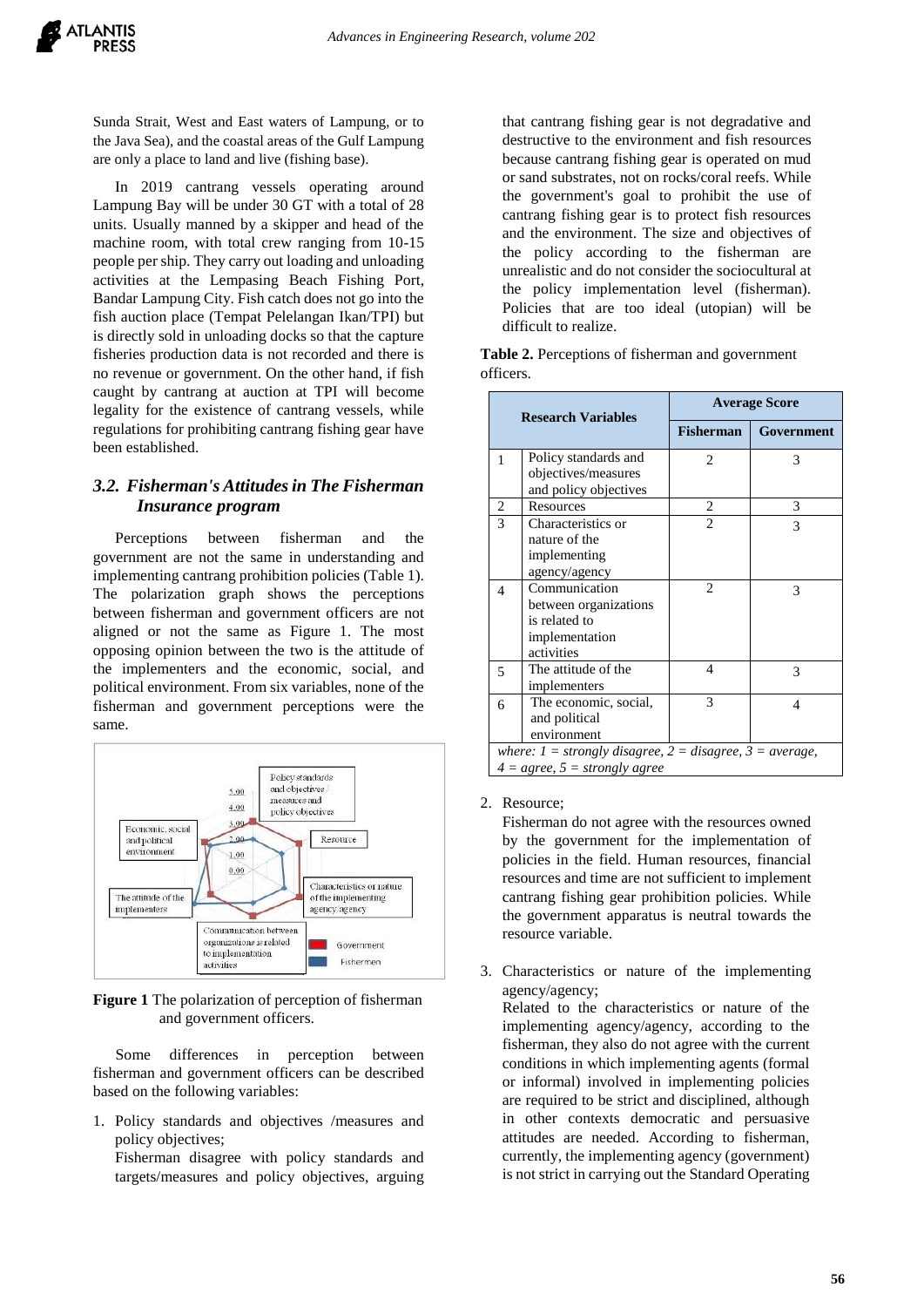Procedures (SOPs) that are made so that there is a difference in treatment in the field. The facts on the ground show that the government does not act firmly and take legal action against fisherman who still use cantrang fishing gear, even in some areas it is permissible to use cantrang fishing gear (Central and East Java).

4. Communication between organizations is related to implementation activities;

Regarding communication between organizations related to the current implementation activities, fisherman do not agree because of the lack of socialization and other forms of communication conveyed by the government regarding the prohibition of fishing gear cantrang to fisherman. While the perception of government officers is neutral in assessing the implementation of communication. Communication is needed in the framework of delivering information to policy recipients starting from the standards, objectives, policy objectives and others. The better coordination and communication between the implementing agent and the recipient of the policy, the smaller the error, and vice versa.

5. The attitude of the implementers;

According to fisherman, the attitude of the implementers that most influences the successful implementation of a policy. While the government officers assess neutral towards the variable attitude of the implementers. This is consistent with the facts on the ground where the attitude of fisherman who reject the prohibition of fishing gear cantrang policy causes the implementation of the policy to fail. The refusal of fisherman is shown by the still operating of cantrang vessels in the Gulf of Lampung and its surroundings, rejecting replacement fishing gear and conducting mass demonstration activities asking that the prohibition of cantrang fishing gear be lifted.

The attitude of the implementers is decisive in the successful implementation of a policy. An attitude that refuses to make a major contribution to the failure of implementing cantrang fishing gear prohibition policies in fishing communities. This can happen because the contents of the policy are considered "top-down" which is very possible decision-makers (the government) do not understand and do not touch the needs, desires or problems that must be resolved. The attitude of the implementers is influenced by his views on policy and how to see the influence of the policy on personal or group interests. Policy implementation begins with filtering through the perception of the implementer within the limits where the policy is implemented. Three things influence the implementation of policies in implementing policy, namely: a) knowledge, understanding and

deepening; b) the direction of the response whether to accept, neutral or reject; c) the intensity of the policy.

6. The economic, social, and political environment; Fisherman's perception of the influence of the economic, social, and political environment on the implementation of the policy of prohibiting moderate/neutral fishing gear. This means that the economic, social and political environment does not influence the implementation of cantrang fishing gear prohibition policies today because economically fisherman still earn income from cantrang fishing gear that they operate even though it has been banned by the government. The government apparatus believes that the economic, social, and political environment influences the successful implementation of the prohibition of fishing gear. This means that a conducive economic, social, and political environment can make policy implementation successful in society, and vice versa. Current conditions, many fisherman demonstrations are politically charged so that the political environment is not conducive and can interfere with the successful implementation of cantrang fishing gear prohibition policies.

## **4. CONCLUSION**

The perception of fisherman and government officers are not aligned in viewing and accepting policies so that it becomes the cause of the unsuccessful implementation of the prohibition of cantrang fishing gear in Lampung Bay. For fisherman, cantrang fishing gear is economically beneficial, considered to be non-degradative and destructive to the environment and fish resources. The government believes cantrang fishing gear threatens the preservation of fish resources and damages the aquatic environment. The implementation of the prohibition of cantrang fishing gear in Lampung Bay was unsuccessful due to the operation of cantrang vessels as a form of fisherman's rejection of the policy. Thus, it is necessary to review the policy of prohibiting fishing gear cantrang and strategic steps for its implementation.

## **REFERENCES**

- [1] R. Dahuri, Paragdima Baru Pembangunan Indonesia Berbasis Kelautan, Bogor, Institut Pertanian Bogor, 2003.
- [2] A. Satria, Politik Kelautan dan Perikanan, Jakarta, Yayasan Pustaka Obor Indonesia, 2015.